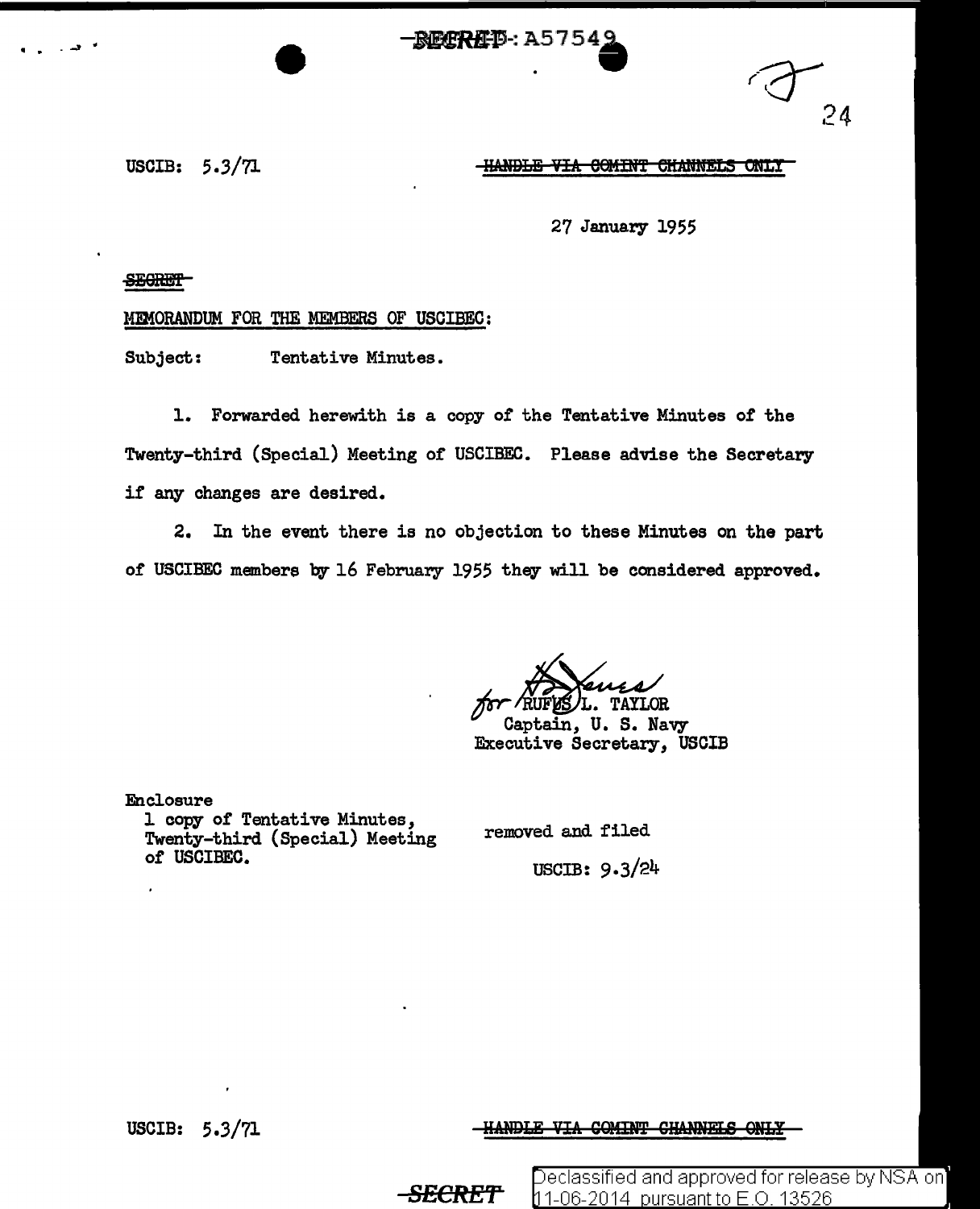# CONFILE FTIAL: A57549

 $-$ CONFIDENTIAL = U.S. EYES ONLY

### MINUTES OF THE TWENTY-THIRD (SPECIAL) MEETING

### OF THE

#### USCIB EXECUTIVE COMMITTEE

Captain Rufus L. Taylor, USN, Chairman

PRESENT:

| DEFENSE:      | Mr. William H. Godel                                                                      |
|---------------|-------------------------------------------------------------------------------------------|
| <b>STATE:</b> | Mr. T. Achilles Polyzoides                                                                |
| FBI:          | Mr. S. Drake Ellis                                                                        |
| MSA:          | Captain Dwight M. Agnew, USN                                                              |
| CIA:          |                                                                                           |
| ARMY:         | Lt. Colonel Richard Leffers                                                               |
| NAVY:         | Captain William H. McCormick                                                              |
| AIR FORCE:    | It. Colonel Frank J. Harrold, Jr.                                                         |
| SECRETARIAT:  | Mr. Hamill D. Jones<br>Miss Regina Otto<br><b>OGA</b>                                     |
| ALSO PRESENT: |                                                                                           |
| DEFENSE:      | Mr. Philip J. Patton<br>Mr. Robert E. Drake                                               |
| <b>STATE:</b> | Mr. Robert F. Packard<br>Mr. Richard E. Curl                                              |
| NSA:          | Captain John S. Holtwick, USN<br>Mr. Benson K. Buffham<br>Lt. Commander Paul J. Karl, USN |
| CIA:          |                                                                                           |
| ARIY:         | Major Arnie L. Millican                                                                   |

Mr. John F. O'Gara

**CONFIDENTIAL**